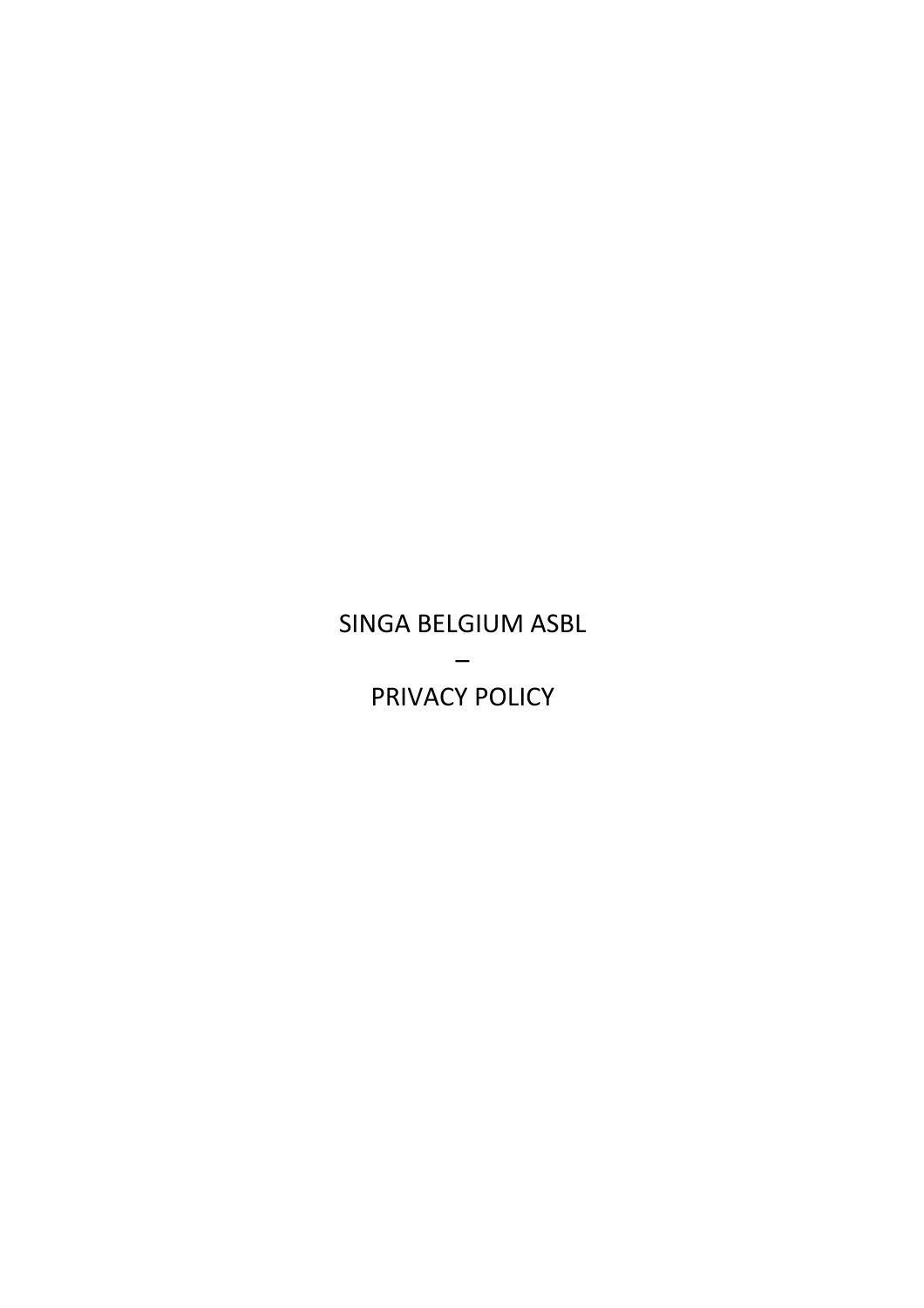## **Effective Date: 01-09-2019**

The protection of your data is an important matter to us and we do all we can to protect them. The personal data you will provide us with will only be processed by SINGA BELGIUM ASBL ("SINGA", "we", "us", or "our"), whose head office is established at Place du Jeu de Balle 39, 1000 Brussels, Belgium.

## **1. Introduction**

This online Privacy Policy is provided to explain the online information practices of SINGA and the choices you can make about the way that data which directly or indirectly identifies you ("Personal Data") is collected and used on our website (collectively, this "Site"), www.singa-belgium.org. For the purpose of the General Data Protection Regulation (the "GDPR"), we are the data controller and we use your Personal Data only in accordance with the following principles and in compliance with applicable data protection laws including the GDPR.

The official version of this Privacy Policy is written in the English language. Any translations of this Privacy Policy shall be for reference purposes only. Therefore, the terms of this Privacy Policy in the English language shall prevail over any terms of any translations hereof in the event any dispute arises regarding any conflicting terms.

Please read this policy carefully so that you understand your rights in relation to your Personal Data, and how we will collect, use and process your Personal Data. If you do not agree with this Privacy Policy in general or any part of it, you should not access the Site. This Privacy Policy is effective as of the effective date listed above and is subject to change as set forth below in "Changes to our Privacy Policy."

#### **2. Your consent**

Please take a few minutes to review this Privacy Policy before using this Site. By using this Site, you are consenting, to the extent permissible under applicable law, to the collection, use and disclosure of your information as set forth in this Privacy Policy. If you do not agree to be bound by this Policy, you may not use this Site.

#### **3.** What information do we collect?

The Site uses the Google Analytics service to help us assess how users access and utilize the Site by collecting bits of information such as statistical usage and telemetry information including an anonymized version of your IP address. This information is used to create aggregate statistics about the operation and use of the Site such as when the Site is accessed, the pages which refer visitors to the Site, and other information that helps us understand how the Site is used and how it might be improved in the future.

Like many services, Google Analytics uses first-party cookies to track user interactions as in our case, where they are used to collect information about how users use our Site. This information is used to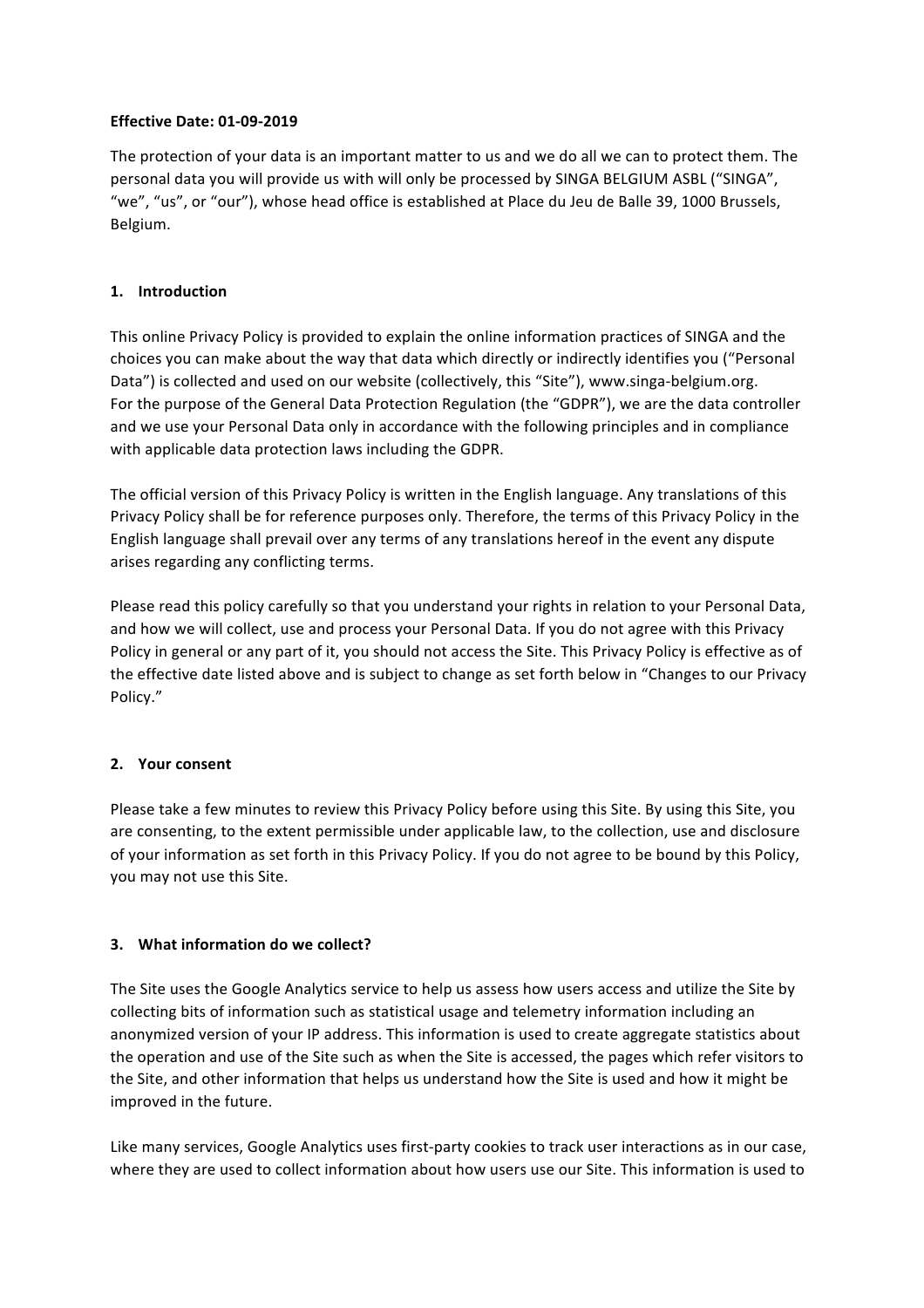compile reports and to help us improve our Site. The reports disclose website trends without identifying individual visitors. You can opt out of Google Analytics without affecting how you visit our Site  $-$  for more information on opting out of being tracked by Google Analytics across all websites you use, visit this Google page: https://tools.google.com/dlpage/gaoptout.

In general, when you visit the Site we only incidentally collect such information as your IP address and/or information about your browser or computing device that enables us to provide you with access to the Site and appropriate content. There are pages, however, on which you need to provide additional Personal Data to register, contact us, or request news and updates.

Such Personal Data are the information you manually provide and will include, depending on the situation:

- First name and last name
- Contact information (telephone number, email address, social media handle)
- Gender
- Date of birth
- Spoken languages
- Location
- And the results of any questionnaire(s) that you agree to respond to.

In addition, Personal Data you might share as part of an application for employment through the Job section includes:

- Name
- Contact information
- Work experience
- Educational qualifications
- And any information you choose to submit
- Please note we might receive information from third parties in connection with your job application, such as referees and recruiters.

You may also provide to us Personal Data related to other people, for example to suggest a new member or recommend someone for employment. As part of this process, you will need to provide Personal Data, such as name and contact information. You agree to and confirm that you have sought and received consent to share such person's Personal Data with us prior to submission. SINGA will confirm this consent within one month of receipt using the provided contact information. In the absence of consent confirmation, SINGA will delete such Personal Data.

#### **4. How and why will we use your data?**

As it is in our legitimate interests to be responsive to you and to ensure the proper functioning of our products and organization, we will use your information to:

- provide requested information about our organization
- evaluate employment candidates
- respond to requests for information or connections with SINGA staff
- process questionnaire responses submitted by you
- evaluate potential new SINGA members
- see any matching interests between newcomers and locals.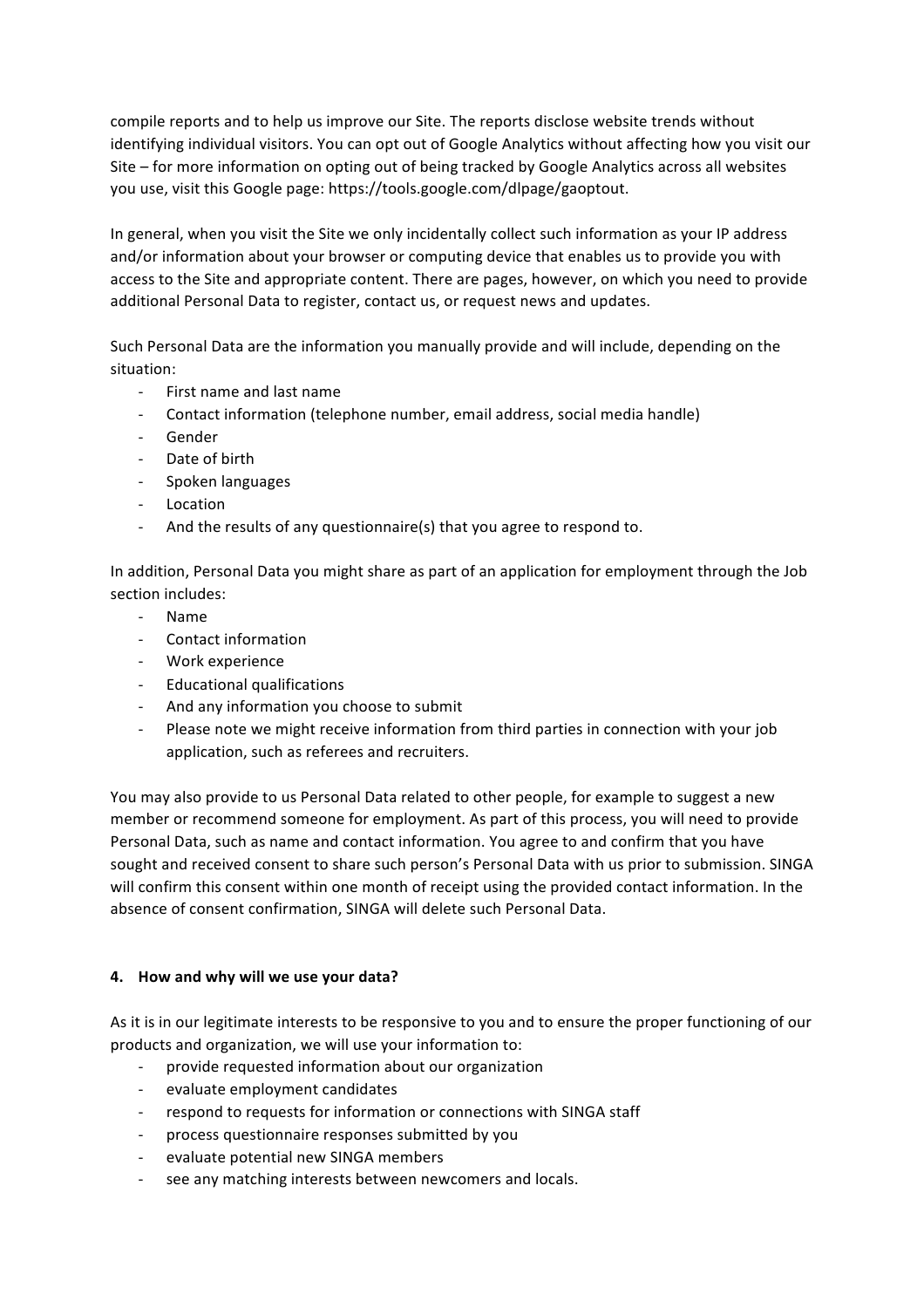We will also use the Personal Data we collect to improve the Site and to ensure the Site's content is presented in the most effective manner for you and your device; administer the Site, and for internal operations including troubleshooting, data analysis, testing, statistical and survey purposes, or to keep the Site safe and secure.

With your consent, we will use your Personal Data to send you information that we think will be relevant to you, including newsletters and practical information. You may revoke this consent at any time by using any such provided "unsubscribe" link or by contacting us at privacy@singabelgium.org.

# **5. How and how long do we intend to store your data?**

We store the information we collect about you for as long as is necessary for the purpose(s) for which we collected it and in accordance with applicable law and legitimate business interests.

When assessing the data retention period, we take into account the amount, nature, and sensitivity of the information, the potential risk of harm from unauthorized use or disclosure of the information, the purposes for which we process the data and whether we can achieve those purposes through other means, and the applicable legal requirements.

We will retain your information as follows:

- If you sign up for communications from us, we will keep your information until you unsubscribe after which we will retain only that information that will enable us to respect your (un)subscription preferences;
- If you apply for a position within SINGA, we will keep your information for a period of time necessary to facilitate the hiring process, provide you with notifications about new positions that match your interest or profile, and in either case not for greater than two years without reconfirming your interest. If you are a successful candidate, your information will be retained as part of your employee file for the duration of your employment plus six years following the end of your employment.

At the end of the retention period we may store your information in an aggregated and anonymized format to help us understand historical behaviors and to enhance the Site. Your Personal Data will be retained for longer if required by law or a court order and/or as needed to defend or pursue legal claims.

We strive to keep our records accurate and will make appropriate corrections when you notify us. Please let us know if there is incorrect information in any statements or other communications that you receive from us. If you would like to correct or update your personal information, please contact us using the relevant contact mentioned in section "12. How to contact us?".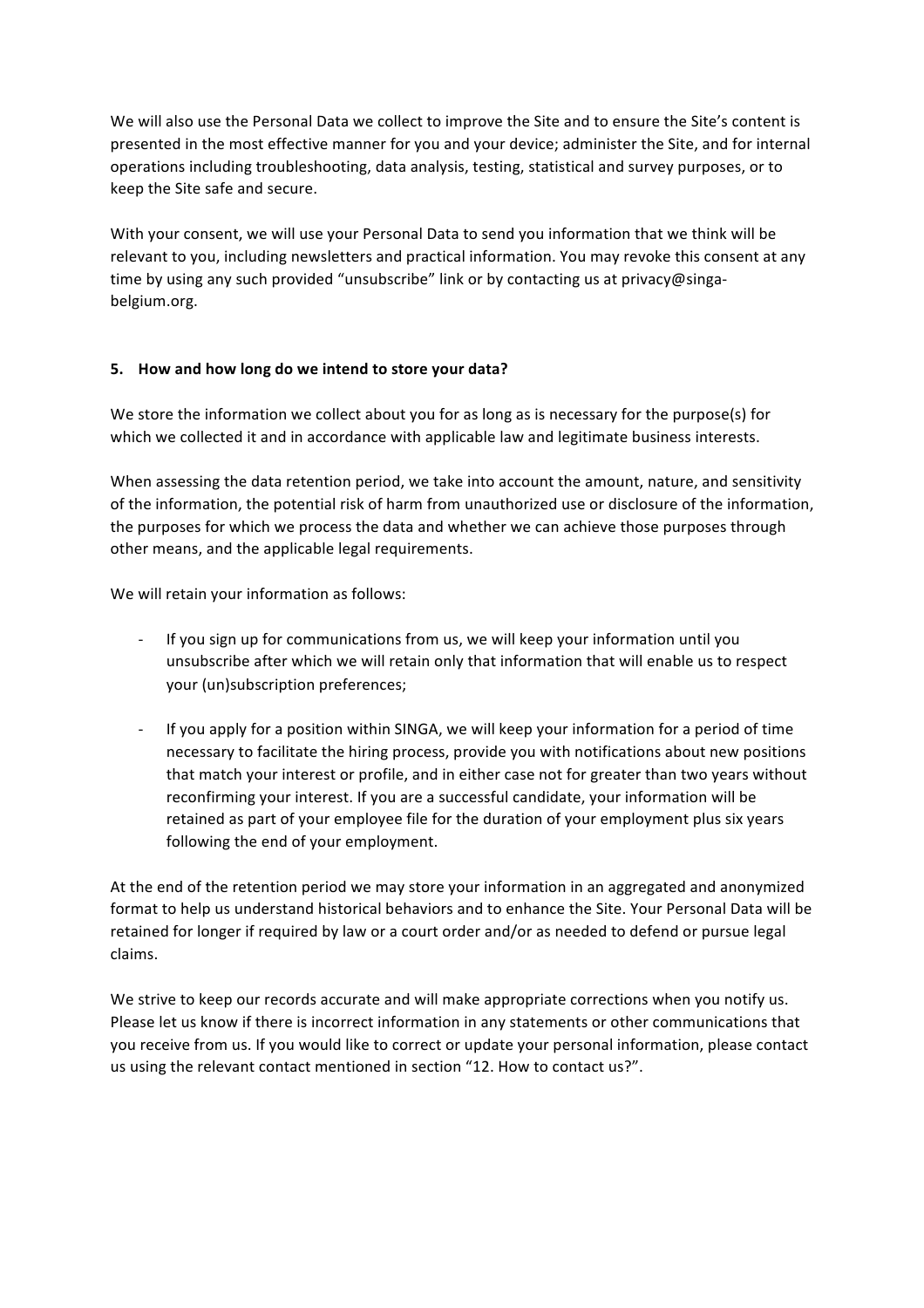## **6. How do we share your personal data with third parties?**

We share your Personal Data with our Service Providers so that they can perform services on our behalf. We require our Service Providers to take appropriate technical and organizational measures to safeguard your Personal Data against loss, theft and unauthorized use, access, or modification.

Personal data might be shared:

- Within SINGA. We may share information collected through this Site with other members of the SINGA staff, who have received security and confidentiality training on managing your data. Before doing so, however, we may offer you the opportunity to "opt in," as required by applicable law. SINGA staff members are required to handle information collected through this Site in accordance with this Policy.
- In Aggregate or De-Identified Form. We use information collected through this Site to create a compiled, aggregate view of usage patterns. We may share aggregate information with third-parties so we and they can better understand our user base. We may also provide third-parties with information about how particular individuals use this Site, but only on a deidentified basis ("Individualized Data"). Individualized Data is not personally identifiable, but it does reflect the usage patterns of a particular Site user, as opposed to Site users collectively. We may, for instance, provide basic demographic information in conjunction with providing Individualized Data. Third parties typically use this information for analytical purposes and to market their own services.
- To comply with Laws and Protection of Our Rights and the Rights of Others. We may disclose your information when we, in good faith, believe disclosure is appropriate to comply with the law, a court order or a subpoena. We may also disclose your information to prevent or investigate a possible crime, such as fraud or identity theft; to protect the security of this Site; to enforce or apply our online Terms of Use other agreements; or to protect our own rights or property or the rights, property or safety of our users or others.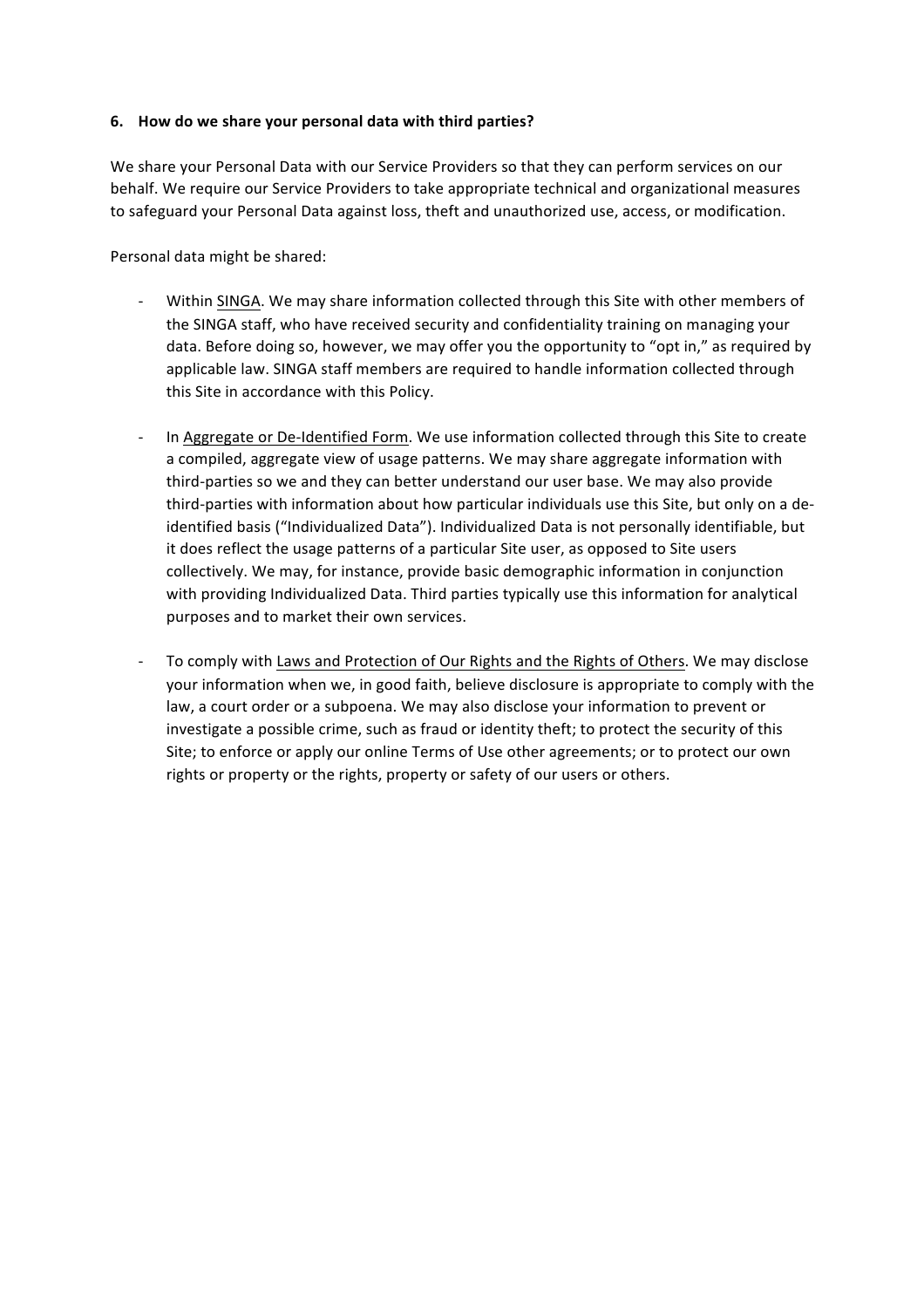## **7.** What are cookies and how do we use them?

The use of the Site features may require the establishment of "cookies", namely a text file which, placed on your computer during your visit to our Site, proves to be essential to the use of our services, either by optimizing the consultation by improving and personalizing your user experience. They can also allow us to know the use that is made of our Site (pages visited, visit course), to establish statistics of attendance to improve the ergonomics of it. These are implemented by Google Analytics.

In any case, refusing these cookies or deleting them does not affect your ability to browse our Site.

You have various means to manage the implementation of these cookies including their permanent deletion. As a reminder, most web browsers (Chrome, Internet Explorer, Safari, Firefox, etc.) accept these cookies by default. You can change this default setting by going to the settings of your browser, each configuration is different (see the conditions of your browser and the path of its own). You can either block them or ask that your browser inform you before installing a cookie, or delete it, remembering that they have a limited life on your computers.

If you do not wish to receive cookies, you may set your browser to reject cookies or to alert you when a cookie is placed on your computer. You may also delete our cookies as soon as you leave this Site.

Third parties (i.e. Google Analytics) may deliver cookies to your computer or mobile device for the purpose of tracking your online behaviors over time and across nonaffiliated websites and/or delivering targeted advertisements either on this Site or on other websites.

You can find general information and details about cookies at www.allaboutcookies.org/cookies.

Generally, we use the information we collect through this Site:

- the provision of our services, including our newsletters and regular communications regarding the activities we organize for our members.
- Regarding our website, it is essentially limited to collecting statistical data of visits, through "Google Analytics".

We respect your right to make choices about the ways we collect, use, and disclose the information you provide on or through this Site. This Online cookie policy describes some of your other choices, such as your choice to opt in of receiving "cookies."

- Do Not Track Mechanisms. Your browser may deliver a "Do-Not-Track ('DNT') signal" to this Site. Because of the changing state of technology and indecision within the technology and marketing industries regarding the meaning of DNT signals, we currently do not make any guarantee that we will honor DNT signals.
- Previously Expressed Preferences. You may change previously expressed preferences regarding how we use information you provide on or through this Site. For example, if you have provided your contact information and receive periodic emails from us, you may decide to stop receiving those emails by clicking the "unsubscribe" link in an email's footer.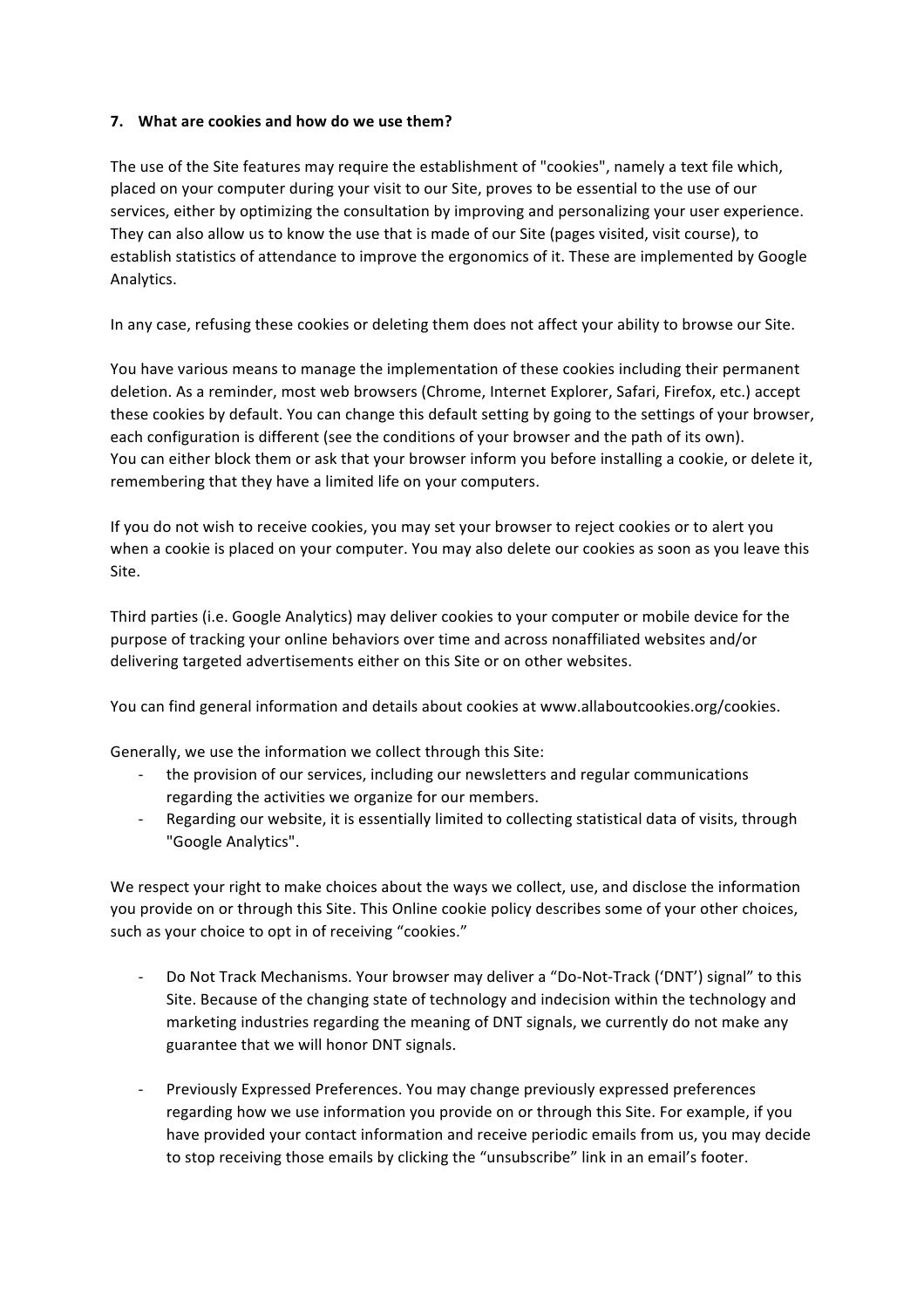Direct Marketing. We will not use your personal information for direct marketing purposes, without your consent. We obtain your opt-in consent to our marketing communications via the Site. We include an "opt-out" link in electronic newsletters and promotional emails we send you, so that you can inform us that you do not wish to receive such communications from us or from SINGA in the future. If at any time you wish to be removed from our mailing lists, please contact us using the contact information provided at the end of this Policy. We will honor your request within a reasonable period of time and, in any event, within the time limits set by applicable law.

# **8. Privacy policies of linked websites**

For your convenience, hyperlinks may be posted on the Site that link to other websites ("Linked Sites"). We are not responsible for, and this Privacy Policy does not apply to, the privacy practices of any Linked Sites or of any companies that we do not own or control. Linked Sites may collect information in addition to that which we collect on the Site. We do not endorse any of these Linked Sites, the services or products described or offered on such Linked Sites, or any of the content contained on the Linked Sites. We encourage you to seek out and read the privacy policy of any Linked Site that you visit to understand how the information that is collected about you is used and protected.

## **9. Data about children under the age of eighteen**

The Service is not intended for use by children under the age of 18, and we do not knowingly collect Personal Data from such children. If we become aware that we have unknowingly collected Personal Data from a child under the age of 18, we will make all reasonable efforts to delete such information from our database. If you become aware that we have unknowingly collected Personal Data from a child under the age of 18, or if you believe that a child has submitted personal information on or through this Site without the consent and supervision of a parent or guardian please contact us so that we can take immediate and appropriate action (see Section "12. How to contact us?").

#### 10. What are your data protection rights?

As a data subject under the General Data Protection Regulation, you have the following rights with regards to your personal information:

- Access: Subject to certain exceptions, you have the right to request a copy of the personal information we are processing about you, which we will provide to you in electronic form.
- Rectification: You have the right to require that any incomplete or inaccurate personal information that we process about you is amended or corrected.
- Deletion: In certain circumstances, you have the right to request that we delete personal information that we process about you.
- Restriction: You have the right to request that we restrict our processing of your personal information where: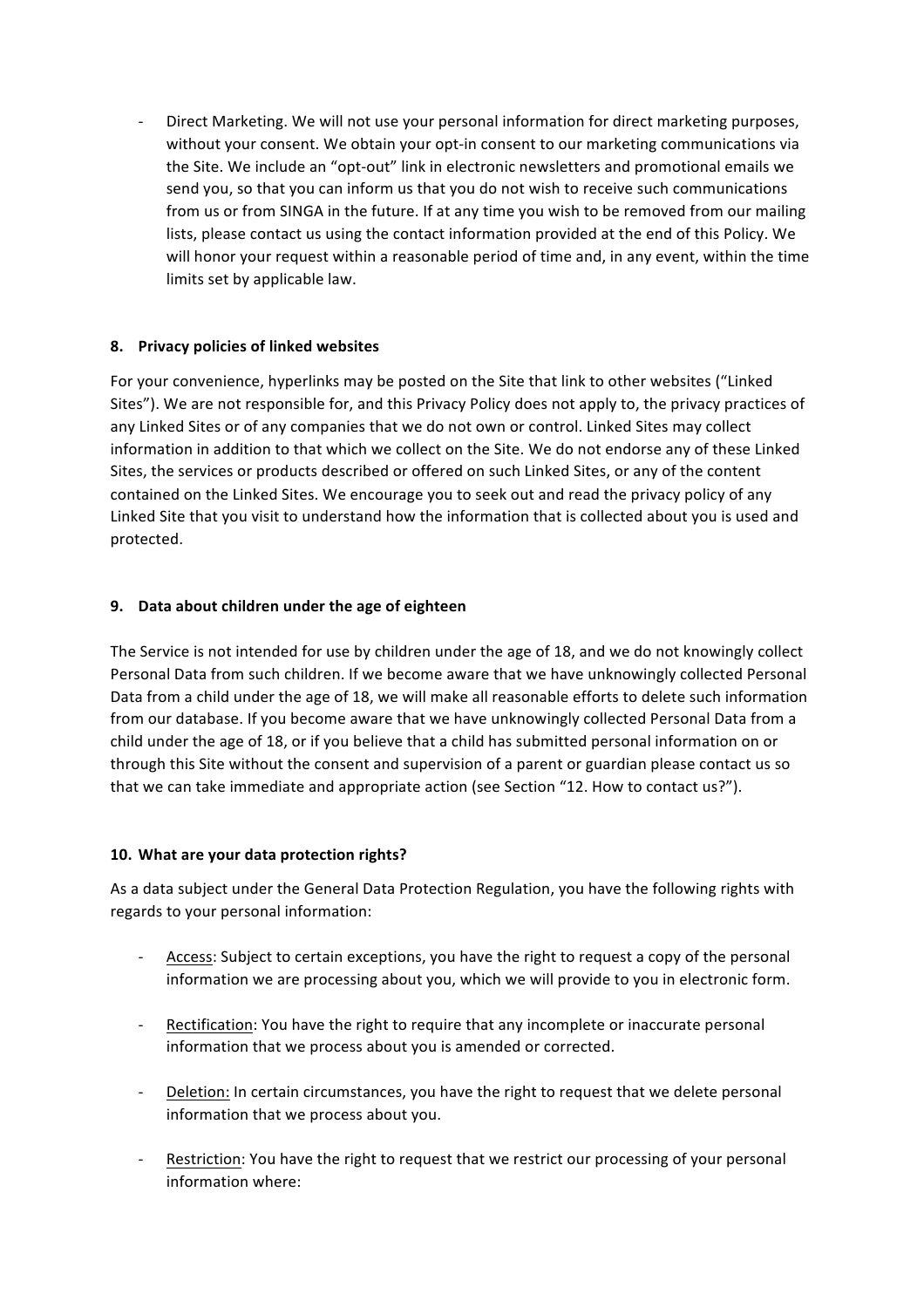- $\circ$  you believe such information to be inaccurate
- $\circ$  our processing is unlawful but you oppose the deletion of your personal information
- $\circ$  we no longer need to process such information for a particular purpose, but where we are not able to delete the data due to a legal or other obligation or because we require the information in connection with legal claims
- $\circ$  you have objected to the processing of your personal information.
- Portability: You have the right to request that we transmit the personal information we hold in respect of you to another data controller, where this is:
	- $\circ$  personal information which you have provided to us
	- $\circ$  the processing is by automated means
	- $\circ$  we are processing that information on the basis of your consent or in order to perform our obligations under a contract to you.
- Objection: Where the legal justification for our processing of your personal information is our legitimate interest, you have the right to object to such processing on grounds relating to your particular situation. We will abide by your request unless we have compelling legitimate grounds for the processing which override your interests and rights, or if we need to continue to process the data for the establishment, exercise or defense of a legal claim.
- Withdrawing Consent: If we rely on your consent to process your personal information, you have the right to withdraw your consent at any time. This includes cases where you wish to opt out from marketing messages that you receive from us.
- Making a Complaint: You may make a complaint at any time with the national data protection authority in the EU country where you are based. We would, however, appreciate the chance to deal with your concerns before you approach your supervisory authority so please contact us using the contact details provided below.

You can exercise these rights by contacting us at the contact details below. We may refuse your request for correction or deletion of your Personal Data where its retention is necessary, for example in the context of a legal dispute or as required by law. Where you have provided your consent for us to process your personal data, you can withdraw your consent at any time.

When you make such a request, we have one month to respond to you. If you would like to exercise any of these rights, please contact us.

# **11. Changes to our privacy policy**

We are continually improving and adding to the features and functionality of this Site and the services we offer through this Site. As a result of these changes (or changes in the law), we may need to update or revise this Policy.

To the extent permissible under applicable law, your continued use of this Site after we have posted the revised Policy constitutes your agreement to be bound by the revised Policy. However, we will honor the terms that were in effect when we gathered data from you.